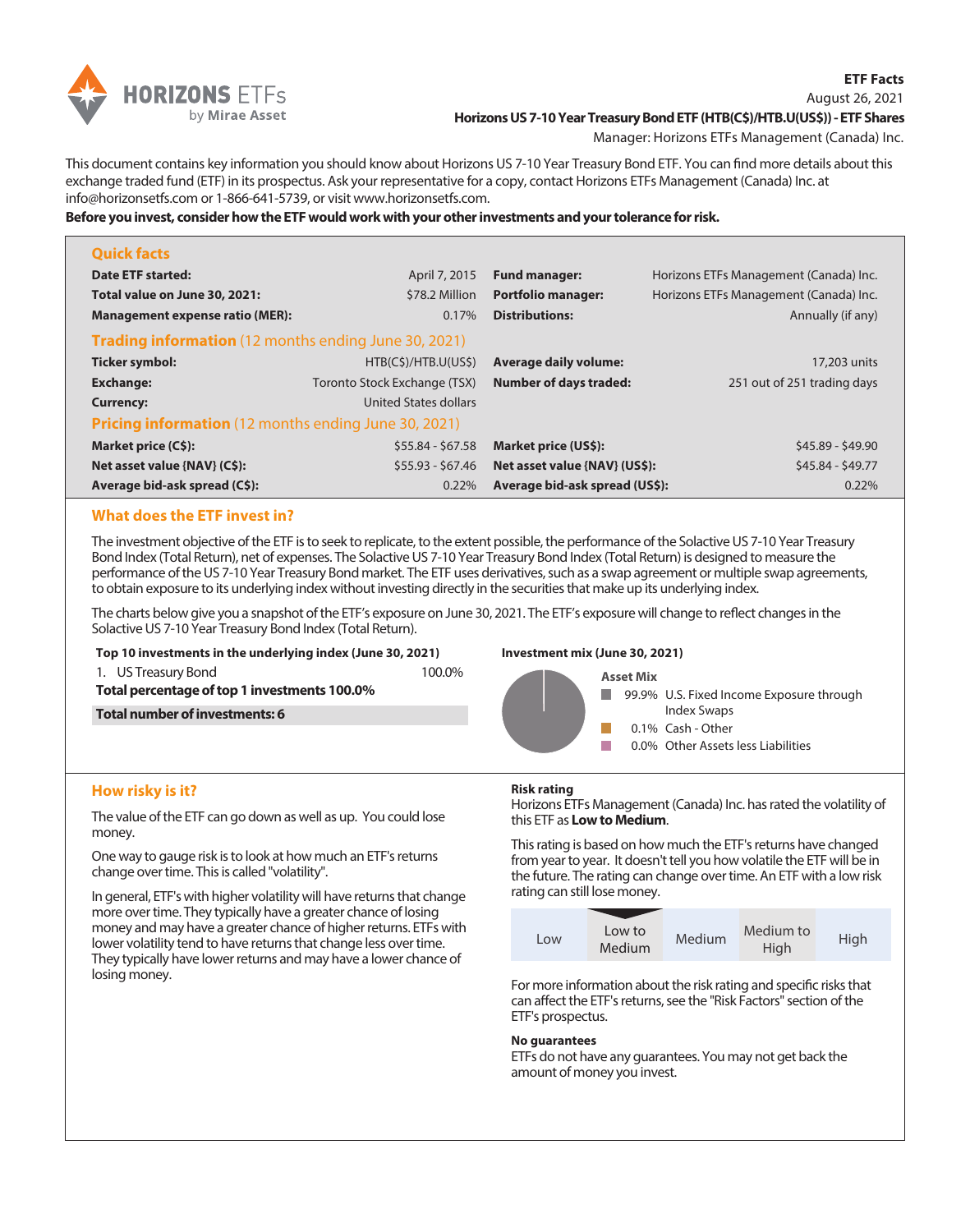

# **How has the ETF performed?**

This section tells you how shares of the ETF have performed over the past 5 years.

Returns<sup>1</sup> are after expenses have been deducted. These expenses reduce the ETF's returns. This means that the ETF's returns may not match the returns of the Solactive US 7-10 Year Treasury Bond Index (Total Return). <sup>1</sup> Returns are calculated using the ETF's net asset value (NAV).

#### **Year-by-year returns**

This chart shows how shares of the ETF performed in each of the past 5 completed calendar years. The ETF dropped in value in 0 of the 5 years.

The range of returns and change from year to year can help you assess how risky the ETF has been in the past. It does not tell you how the ETF will perform in the future.



#### **Best and worst 3-month returns**

This table shows the best and worst returns for shares of the ETF in a 3-month period over the past 5 calendar years. The best and worst 3-month returns could be higher or lower in the future. Consider how much of a loss you could afford to take in a short period of time.

|                     | <b>Return</b> | 3 months ending   | If you invested \$1,000 at the beginning of the period |
|---------------------|---------------|-------------------|--------------------------------------------------------|
| <b>Best return</b>  | 10.3%         | March 31, 2020    | Your investment would rise to \$1,103                  |
| <b>Worst return</b> | -5.6%         | December 31, 2016 | Your investment would drop to \$944                    |

#### **Average return**

As at June 30, 2021, a person who invested \$1,000 in the ETF at inception now has \$1,176. This works out to an annual compound return of 2.6%.

# **Trading ETFs**

ETFs hold a basket of investments, like mutual funds, but trade on exchanges like stocks. Here are a few things to keep in mind when trading ETFs:

## **Pricing**

ETFs have two sets of prices: market price and net asset value (NAV).

## **Market price**

- ETFs are bought and sold on exchanges at the market price. The market price can change throughout the trading day. Factors like supply, demand, and changes in the value of an ETF's investments can effect the market price.
- You can get price quotes any time during the trading day. Quotes have two parts: **bid** and **ask**.
- The bid is the highest price a buyer is willing to pay if you want to sell your ETF shares. The ask is the lowest price a seller is willing to accept if you want to buy ETF shares. The difference between the two is called the **"bid-ask spread"**.
- In general, a smaller bid-ask spread means the ETF is more liquid. That means you are more likely to get the price you expect.

## **Net asset value (NAV)**

- Like mutual funds, ETFs have a NAV. It is calculated after the close of each trading day and reflects the value of an ETF's investments at that point in time.
- NAV is used to calculate financial information for reporting purposes like the returns shown in this document.

#### **Orders**

There are two main options for placing trades: market orders and limit orders. A market order lets you buy or sell shares at the current market price. A limit order lets you set the price at which you are willing to buy or sell shares.

## **Timing**

In general, market prices of ETFs can be more volatile around the start and end of the trading day. Consider using a limit order or placing a trade at another time during the trading day.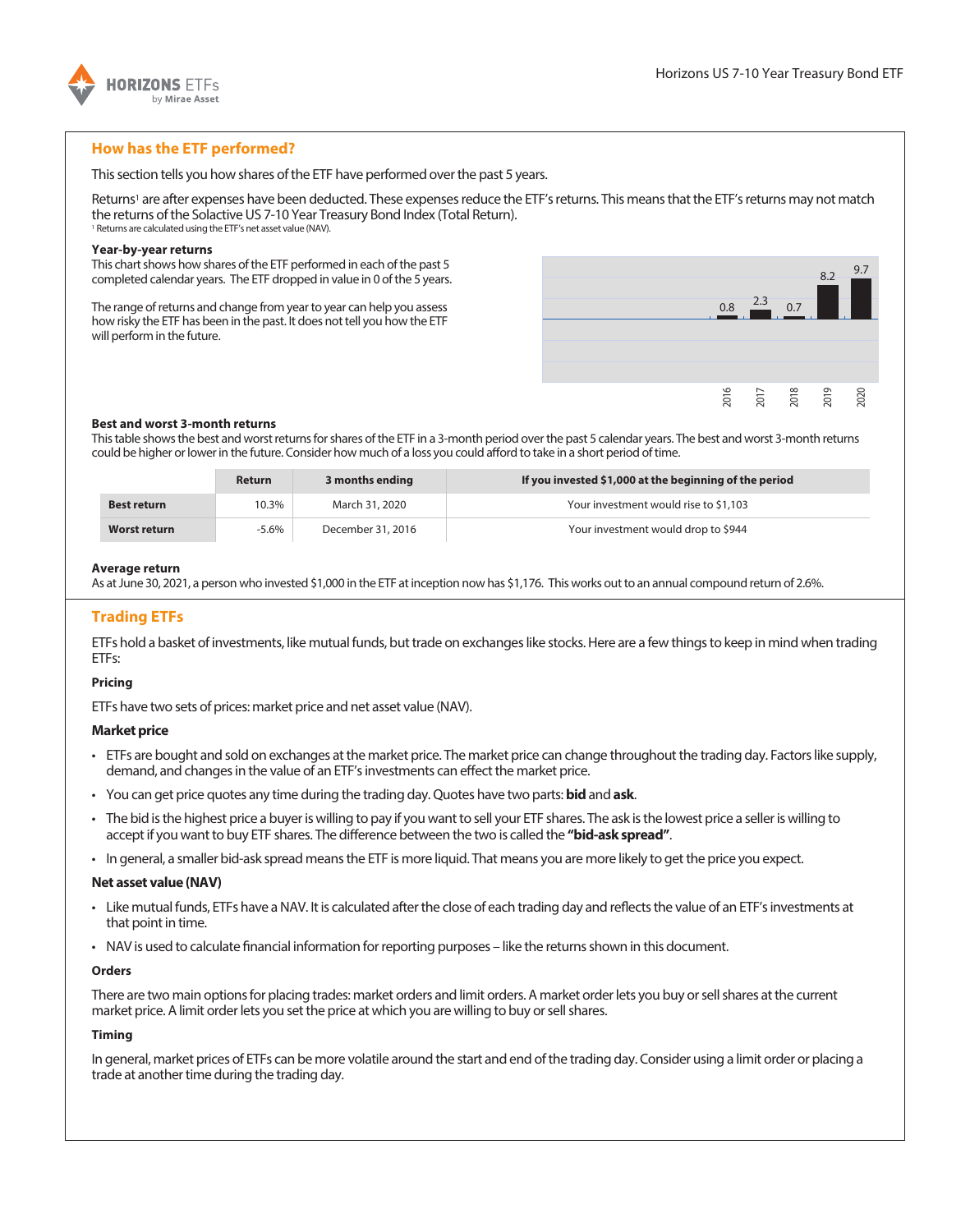

## **Who is this ETF for?**

#### **Investors who:**

- are looking for total return exposure to the US 7-10 Year Treasury Bond market
- are not looking for regular distributions.

## **A word about tax**

In general, you'll have to pay income tax on any money you make on an ETF. How much you pay depends on the tax laws where you live and whether or not you hold the ETF in a registered plan, such as a Registered Retirement Savings Plan or a Tax-Free Savings Account.

Keep in mind that if you hold your ETF in a non-registered account, distributions from the ETF are included in your taxable income, whether you get them in cash or have them reinvested.

## **How much does it cost?**

This section shows the fees and expenses you could pay to buy, own and sell shares of the ETF. Fees and expenses, including any trailing commissions, can vary among ETFs.

Higher commissions can influence representatives to recommend one investment over another. Ask about other ETFs and investments that may be suitable for you at a lower cost.

#### **1. Brokerage commissions**

You may have to pay a commission every time you buy and sell shares of the ETF. Commissions may vary by brokerage firm. Some brokerage firms may offer commission-free ETFs or require a minimum purchase amount.

## **2. ETF expenses**

You don't pay these expenses directly. They affect you because they reduce the ETF's returns.

As of June 30, 2021, the ETF's expenses were 0.22% of its value. This equals \$2.20 for every \$1,000 invested.

|                                                                                                                | Annual rate (as a % of the<br><b>ETF's value)</b> |
|----------------------------------------------------------------------------------------------------------------|---------------------------------------------------|
| <b>Management expense ratio (MER)</b><br>This is the total of the ETF's management fee and operating expenses. | 0.17%                                             |
| <b>Trading expense ratio (TER)</b>                                                                             |                                                   |
| These are the ETF's trading costs.                                                                             | 0.05%                                             |
| <b>ETF</b> expenses                                                                                            | 0.22%                                             |

## **Trailing commission**

The trailing commission is an ongoing commission. It is paid for as long as you own the ETF. It is for the services and advice that your representative and their firm provide to you.

This ETF doesn't have a trailing commission.